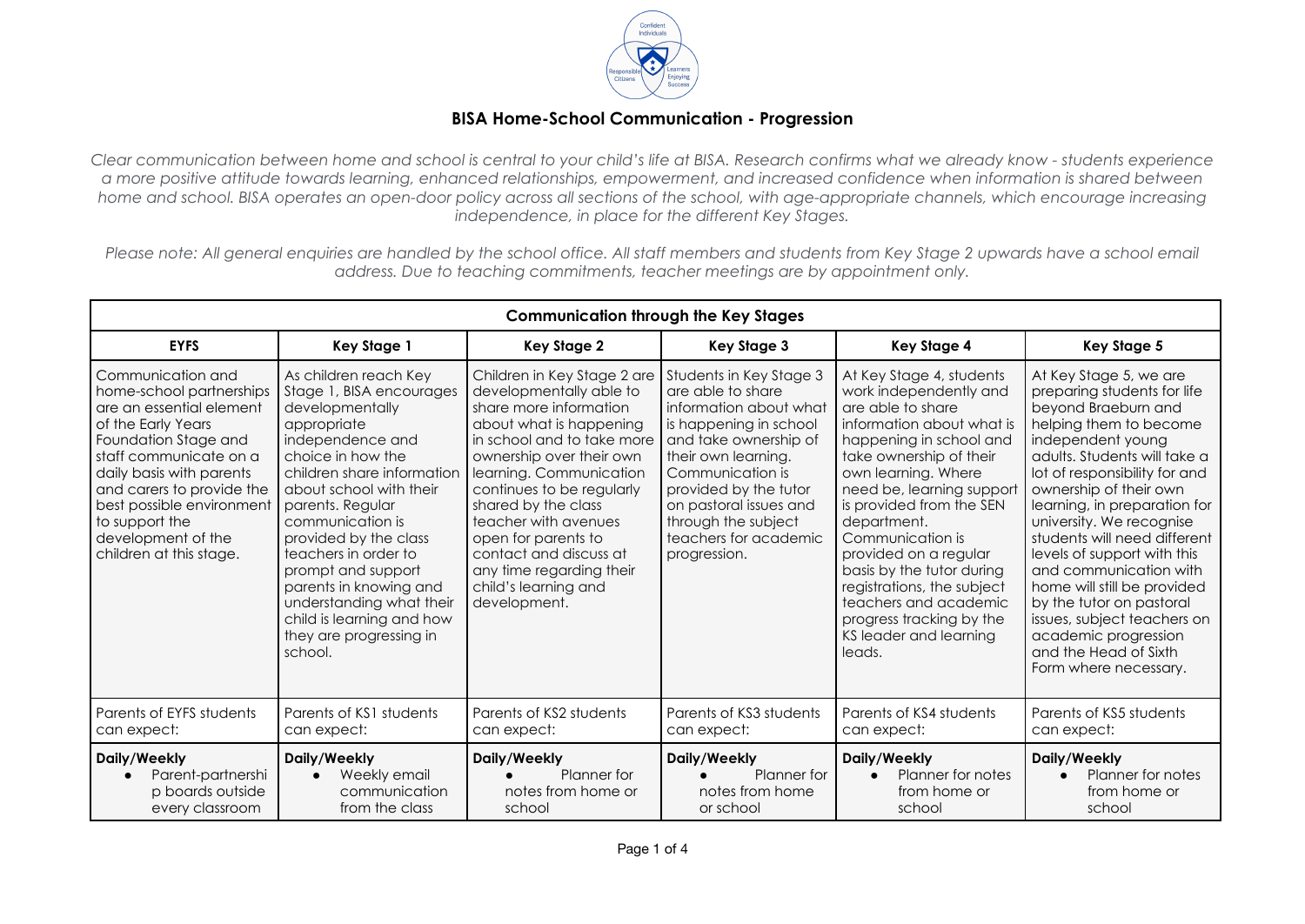| updating on<br>what is<br>happening<br><b>EYFS Planner for</b><br>notes from home<br>or school<br>Daily<br>communication<br>opportunities with<br>the teacher at<br>drop-off and<br>pick-up times.<br>Weekly email<br>newsletter (whole<br>school<br>information)  | teacher on what<br>is happening that<br>week<br>Planner for notes<br>$\bullet$<br>from home or<br>school<br>Daily<br>$\bullet$<br>communication<br>opportunities with<br>the teacher at<br>drop-off and<br>pick-up times.<br>Weekly email<br>newsletter (whole<br>school<br>information) | Daily<br>$\bullet$<br>communication<br>opportunities with the<br>teacher at drop-off<br>and pick-up times.<br>Weekly email<br>newsletter (whole<br>school information)                                                     | Weekly<br>email newsletter<br>(whole school<br>information)                                                                                   | Weekly email<br>newsletter (whole<br>school<br>information)                                                                                                                  | Emails and/or<br>$\bullet$<br>phone calls from<br>staff where<br>needed<br>Weekly email<br>$\bullet$<br>newsletter (whole<br>school information)                      |
|--------------------------------------------------------------------------------------------------------------------------------------------------------------------------------------------------------------------------------------------------------------------|------------------------------------------------------------------------------------------------------------------------------------------------------------------------------------------------------------------------------------------------------------------------------------------|----------------------------------------------------------------------------------------------------------------------------------------------------------------------------------------------------------------------------|-----------------------------------------------------------------------------------------------------------------------------------------------|------------------------------------------------------------------------------------------------------------------------------------------------------------------------------|-----------------------------------------------------------------------------------------------------------------------------------------------------------------------|
| Half-termly/Termly<br>Stay and Play<br>$\bullet$<br>events half-termly<br><b>Two-Year Old</b><br>$\bullet$<br>progress check in<br>Creche<br>Learning and<br>$\bullet$<br>Development<br>Reports Termly<br>Parent meetings<br>$\bullet$<br>in Term 1 and<br>Term 3 | Half-termly/Termly<br>'This Term' Poster<br>$\bullet$<br>with key<br>information for<br>the term<br>Curriculum<br>$\bullet$<br>objectives<br>document each<br>half term<br>Reports termly<br>$\bullet$<br>Parent meetings<br>$\bullet$<br>in Term 1 and<br>Term 3                        | Half-termly/Termly<br>'This Term'<br>Poster with key<br>information for the<br>term<br>Curriculum<br>objectives document<br>each half term<br>Reports<br>termly<br>Parent<br>$\bullet$<br>meetings in term 1<br>and term 3 | Half-termly/Termly<br>Subject<br>$\bullet$<br>descriptions<br>termly<br>Full or progress<br>reports termly<br>Parents<br>$\bullet$<br>meeting | Half-termly/Termly<br>Subject<br>$\bullet$<br>descriptions<br>termly<br>Teacher/Student<br>consultation<br>meetings<br>Full or progress<br>reports termly<br>Parents meeting | Half-termly/Termly<br>Parent/teacher<br>$\bullet$<br>consultation<br>meetings in term 1<br>and term 3<br>Progress or full<br>$\bullet$<br>reports sent home<br>termly |
| <b>Annually</b><br>Transition support<br>$\bullet$<br>to KS1                                                                                                                                                                                                       | <b>Annually</b><br>Transition support<br>$\bullet$<br>to KS2                                                                                                                                                                                                                             | Annually<br>Transition support<br>$\bullet$<br>to KS3/Secondary                                                                                                                                                            | <b>Annually</b><br>Transition<br>support for year<br>$\overline{7}$<br>Transition<br>support for year<br>9                                    | <b>Annually</b><br>Transition support<br>and guidance<br>into KS4 and prep<br>for KS5                                                                                        | <b>Annually</b><br>Sixth form<br>entrance<br>interview in August<br>at the beginning<br>of year 12<br>Parent meeting in                                               |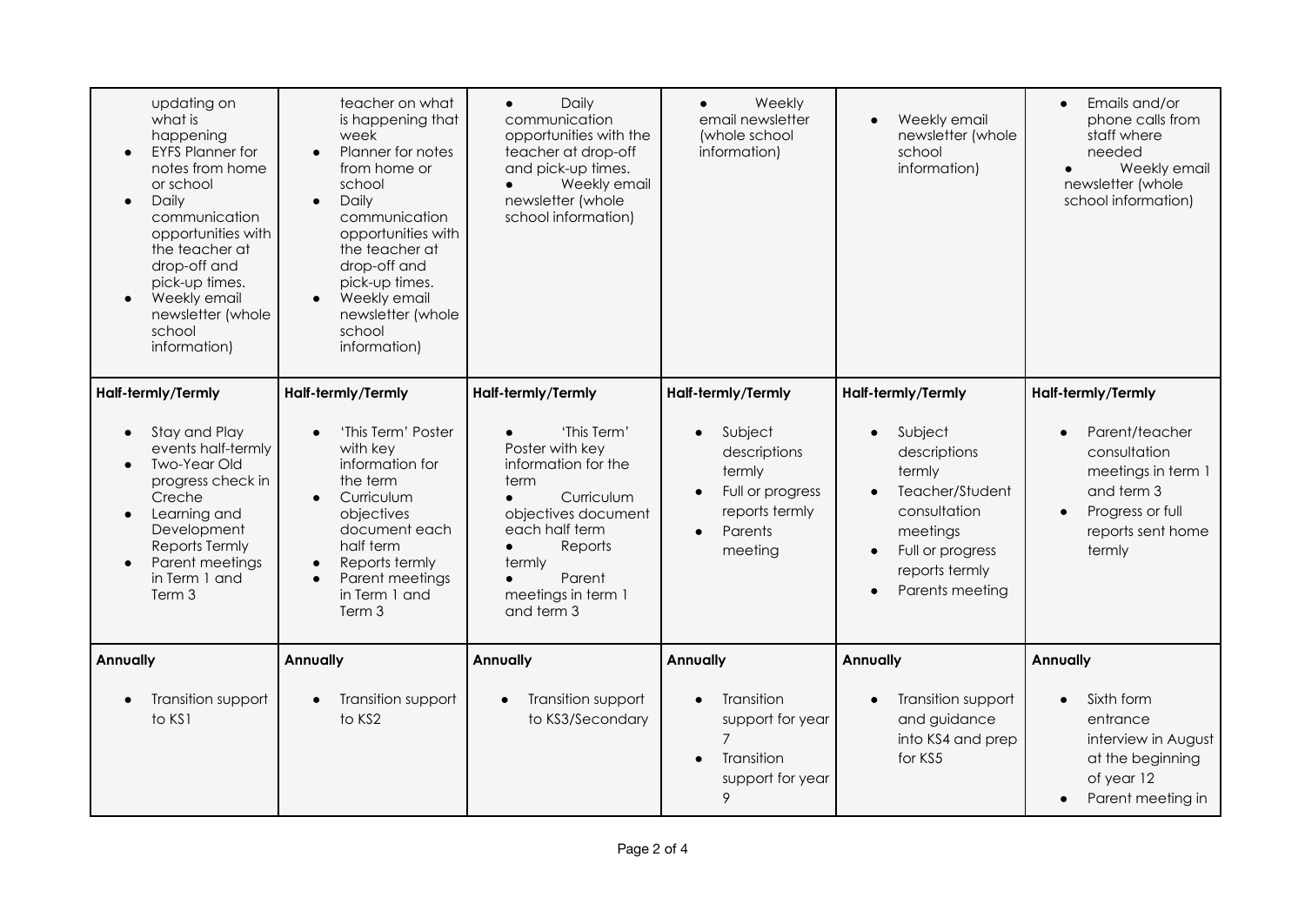|  |  | term 3 of year 12<br>regarding<br>university<br>applications<br>• Mock exam results<br>meeting in term 2<br>of year 13<br>• Transition support<br>during first half<br>term in Year 12 |
|--|--|----------------------------------------------------------------------------------------------------------------------------------------------------------------------------------------|
|  |  |                                                                                                                                                                                        |

| <b>Key School Community Events</b><br>*NB* Class teachers may arrange other small events over and above these* |                                                                                                        |                                                                                                                    |                                                                                                                            |  |
|----------------------------------------------------------------------------------------------------------------|--------------------------------------------------------------------------------------------------------|--------------------------------------------------------------------------------------------------------------------|----------------------------------------------------------------------------------------------------------------------------|--|
| <b>Key Stage</b>                                                                                               | Term 1                                                                                                 | Term 2                                                                                                             | Term 3                                                                                                                     |  |
| <b>EYFS</b>                                                                                                    | Welcome Picnic<br>Stay and Play<br><b>Bonfire Night</b><br><b>Christmas Celebration</b>                | Stay and Play<br><b>EYFS Pool party</b><br>World Book Day<br><b>School Spirit Week</b>                             | Stay and Play<br>EYFS/KS1 Production<br><b>Transition Morning</b><br><b>Celebration Evening</b>                            |  |
| Key Stage                                                                                                      | <b>Welcome Picnic</b><br><b>Class Assembly</b><br><b>Bonfire Night</b><br><b>Christmas Celebration</b> | <b>Class Assembly</b><br>World Book Day<br><b>School Spirit Week</b>                                               | <b>Class Assembly</b><br>EYFS/KS1 Production<br><b>Transition Morning</b><br><b>Celebration Evening</b>                    |  |
| Key Stage                                                                                                      | <b>Class Assembly</b><br><b>KS2 Production</b><br><b>Bonfire Night</b>                                 | <b>Class Assembly</b><br>World Book Day<br><b>Music Keys Recital</b><br>Y7 Taster Day<br><b>School Spirit Week</b> | <b>Class Assembly</b><br>Dragon Awards Evening<br>Y6 Graduation<br><b>Transition Morning</b><br><b>Celebration Evening</b> |  |
| Key Stage                                                                                                      | Year 7 parents Coffee Morning<br><b>Bonfire Night</b><br>Community Christmas Party                     | Music Keys Recital<br>Open Evening<br><b>School Spirit Week</b>                                                    | <b>KS3 Production</b><br><b>Year 9 Graduations</b><br>Dragon Awards Evening<br><b>Celebration Evening</b>                  |  |